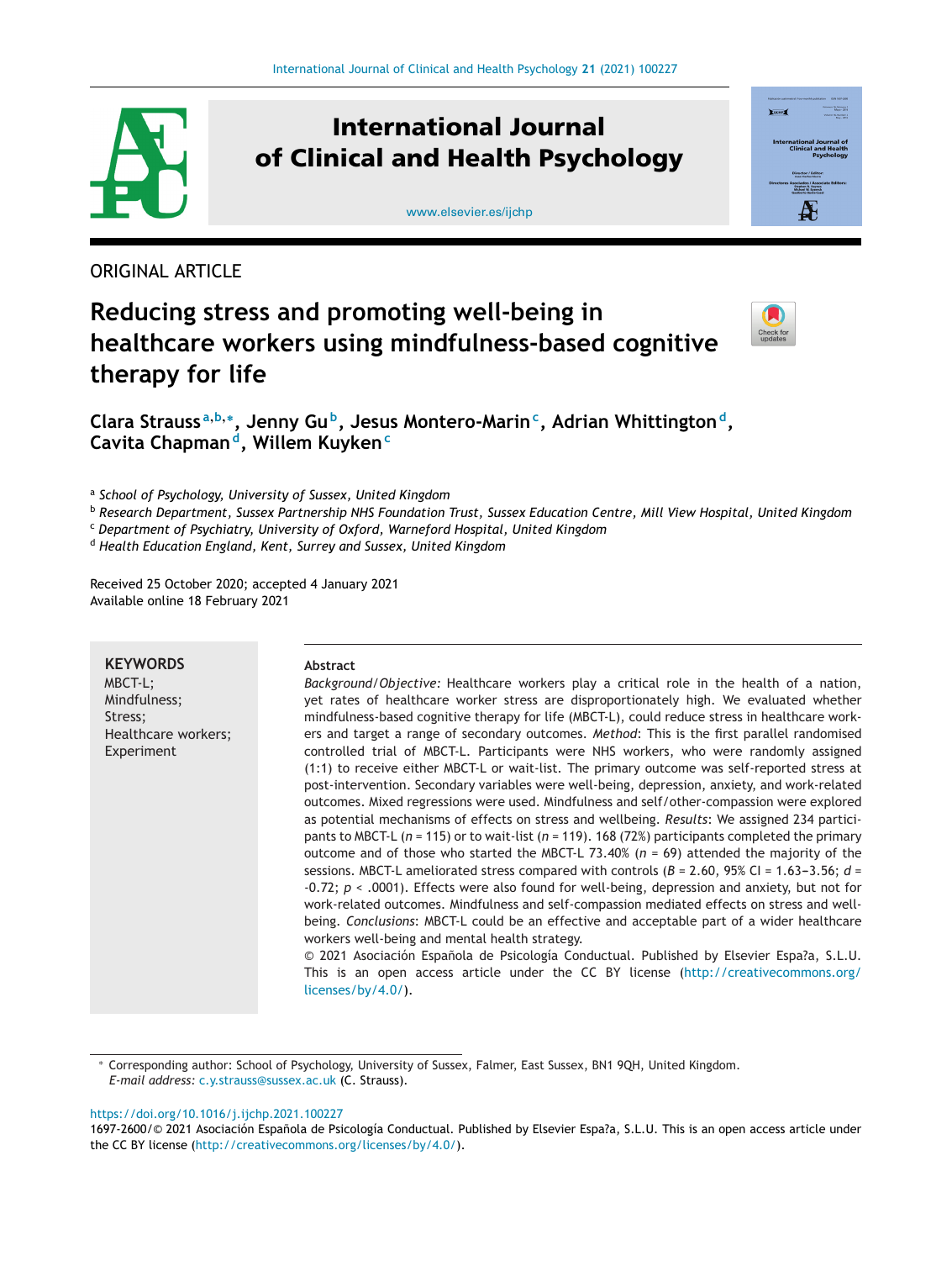**PALABRAS CLAVE** MBCT-L; Atención plena; Estrés; **Trabajadores** sanitarios; Experimento

#### **Reducción del estrés en trabajadores sanitarios mediante terapia cognitiva basada en mindfulness para la vida**

#### **Resumen**

*Antecedentes/Objetivo:* Los trabajadores sanitarios juegan un papel fundamental en la salud de una nación, pero sus tasas de estrés son desproporcionadamente altas. Se evaluó si la terapia cognitiva basada en mindfulness para la vida (MBCT-L) podría reducir el estrés y otras variables secundarias en trabajadores sanitarios. *Método*: Primer ensayo controlado aleatorizado de MBCT-L. Los participantes fueron asignados aleatoriamente (1:1) a un grupo MBCT-L o a una lista de espera. La variable principal fue estrés percibido (post-intervención), y las variables secundarias bienestar, depresión, ansiedad, y otras relativas al trabajo. Se utilizaron regresiones mixtas. Mindfulness y autocompasión fueron explorados como potenciales mediadores del estrés y bienestar. *Resultados*: 234 participantes fueron asignados a MBCT-L (*n* = 115) o grupo control (*n* = 119) y 168 (72%) participantes completaron la variable principal. Un 74% (*n* = 69) de quienes empezaron MBCT-L atendieron la mayoría de las sesiones. MBCT-L mejoró el estrés comparado con lista de espera ( $B = 2,60$ ;  $95\%$  CI = 1,63-3,56; *d* = 0,57; *p* < 0,0001). También se encontraron efectos en bienestar, depresión y ansiedad, pero no en variables del trabajo. Mindfulness y autocompasión mediaron efectos sobre estrés y bienestar. *Conclusiones*: MBCT-L podría ser una pieza eficaz y aceptable dentro de una estrategia más amplia de bienestar y salud mental para trabajadores sanitarios.

© 2021 Asociación Española de Psicología Conductual. Publicado por Elsevier Espa?a, S.L.U. Este es un art?culo Open Access bajo la licencia CC BY ([http://creativecommons.org/](http://creativecommons.org/licenses/by/4.0/) [licenses/by/4.0/](http://creativecommons.org/licenses/by/4.0/)).

Healthcare workers play a critical role in the health of a nation and their mental health and well-being is a pre-requisite for an effective, efficient and compassionate service. Yet surveys consistently show rates of stress and mental ill health in healthcare workers are higher than in many other work settings [\(Weinberg](#page-9-0) [&](#page-9-0) [Creed,](#page-9-0) [2000\).](#page-9-0) This appears to have been exacerbated by the current COVID-19 pandemic where healthcare workers have been at the frontline [\(Bohlken](#page-8-0) et [al.,](#page-8-0) [2020\).](#page-8-0) In addition to the serious personal and economic consequences of high levels of stress and mental ill health in healthcare workers, these problems are associated with poor patient care and safety ([Hall](#page-8-0) et [al.,](#page-8-0) [2016\).](#page-8-0) There is therefore a need to find effective ways of ameliorating stress and promoting the well-being of healthcare workers.

Meta-analytic reviews suggest that workplace psychological approaches targeting stress, mental health and well-being can be effective, but effect sizes are typically small [\(Joyce](#page-8-0) et [al.,](#page-8-0) [2016;](#page-8-0) [Rongen](#page-8-0) et [al.,](#page-8-0) [2013\).](#page-8-0) Moreover, there are many barriers to successful implementation of such approaches, including stigma about mental health problems making some healthcare workers reluctant to seek help, high costs associated with individually-delivered interventions and clinical interventions that are not suitably adapted for the non-clinical workplace ([Joyce](#page-8-0) et [al.,](#page-8-0) [2016\).](#page-8-0) Mindfulness-based programmes (MBPs) have the potential to address these barriers by providing an approach to developing resilience by teaching foundational skills of attention, self-care, and emotional and behavioural self-regulation ([Feldman](#page-8-0) [&](#page-8-0) [Kuyken,](#page-8-0) [2019;](#page-8-0) [Pagnini](#page-8-0) et [al.,](#page-8-0) [2019\).](#page-8-0)

MBPs teach these foundational skills across the full continuum of wellbeing, from those currently experiencing severe mental health difficulties right through to those who are flourishing ([Crane](#page-8-0) et [al.,](#page-8-0) [2017;](#page-8-0) [Huppert,](#page-8-0) [2009;](#page-8-0) [López-Navarro](#page-8-0) et [al.,](#page-8-0) [2020;](#page-8-0) [Pardos-Gascón](#page-8-0) et [al.,](#page-8-0) [2021\).](#page-8-0) Mindfulness-Based Stress Reduction (MBSR) was developed to help people cope with stress, pain and illness ([Kabat-Zinn,](#page-8-0) [1990\)](#page-8-0) and Mindfulness-Based Cognitive Therapy (MBCT) integrated MBSR and cognitive-behavioural therapy to help people with a history of recurrent depression learn skills to stay well [\(Segal](#page-9-0) et [al.,](#page-9-0) [2013\).](#page-9-0) MBCT for Life (MBCT-L) draws on psychological science to articulate a theoretical map and route map that speaks to the foundational skills ([Feldman](#page-8-0) [&](#page-8-0) [Kuyken,](#page-8-0) [2019\)](#page-8-0) and the curriculum is adapted from MBCT to be applicable to the general population, promoting mental health and supporting well-being more broadly [\(Kuyken](#page-8-0) et [al.,](#page-8-0) [2019\).](#page-8-0)

Mindfulness-based cognitive therapy for life (MBCT-L) integrates aspects of cognitive-behavioural therapy (CBT) and MBCT specifically adapted to the general population. It focuses both on resilience in the face of stress but also more broadly on supporting well-being, making it well suited in general population workplace settings. Whilst there is growing evidence that MBPs improve stress, mental health and well-being in occupational settings ([Bartlett](#page-8-0) et [al.,](#page-8-0) [2019\)](#page-8-0) including healthcare workers [\(Lomas](#page-8-0) et [al.,](#page-8-0) [2018\),](#page-8-0) there is a specific need to evaluate MBCT-L given its adaptation for the general population. Moreover, although there are promising expectations that MBPs work through the proposed mechanism of action by teaching foundational mindfulness skills ([Gu](#page-8-0) et [al.,](#page-8-0) [2015\),](#page-8-0) this is yet to be explored in occupational settings.

In summary, while the rationale for targeting stress, well-being and mental health in healthcare workers is compelling there are some important gaps in our knowledge. The effectiveness of MBCT-L, specifically designed for the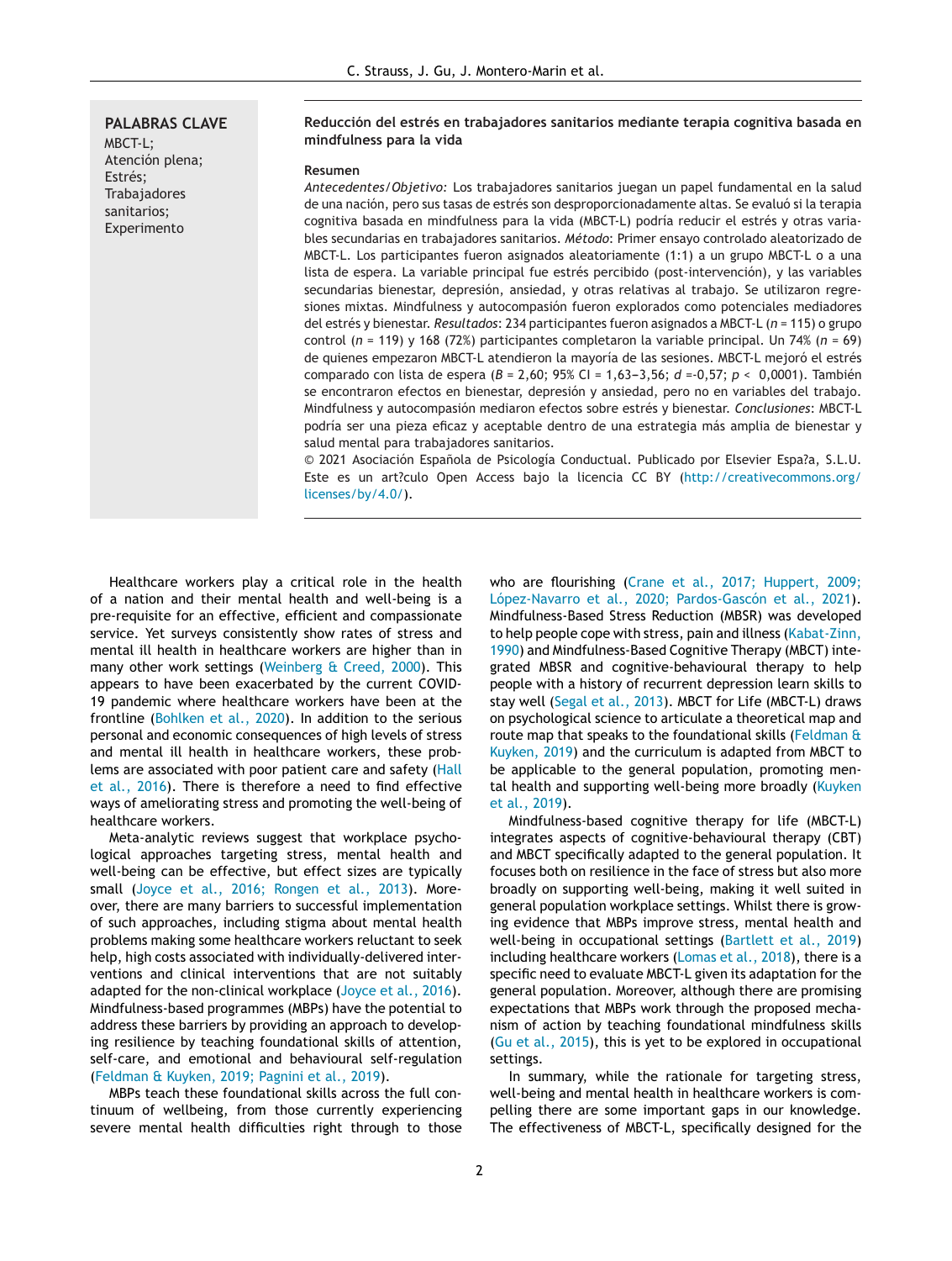general population and potentially more suitable for healthcare workers than MBPs designed for mental/physical health populations, is yet to be established, as are its potential mechanisms of action. In this paper we report on a randomised controlled trial (RCT) comparing MBCT-L with a wait-list (WL) control for healthcare workers that addresses these gaps. Our primary hypothesis is that MBCT-L will be more effective than WL in reducing stress. Secondary hypotheses address MBCT-L's: (1) acceptability; (2) effects on wellbeing (foregrounded above other secondary outcomes given MBCT-L's intention to enhance wellbeing); (3) effects on depression and anxiety; (4) effects on work functioning, including burnout, presenteeism and sickness absence; and finally (5) if participants learned foundational skills of mindfulness and compassion and whether effects on stress and well-being outcomes were mediated through learning these skills.

# **Method**

The study design and procedure are detailed in the published study protocol [\(Strauss](#page-9-0) et [al.,](#page-9-0) [2018\).](#page-9-0) This study is one of two separate superiority RCTs for healthcare workers comparing  $(1)$  MBCT-L with WL and  $(2)$  CBT with WL - with separate WLs for each study. The two studies were advertised together with participants able to choose their preferred study. This paper reports on the RCT comparing MBCT-L with WL.

## **Participants**

Participants were healthcare workers in one of four NHS organisations in the South of England. Each healthcare organisation employed between 2,500 and 5,000 workers. To be eligible, participants had to: (1) be employed by (or working in an honorary/voluntary capacity for) one of the four NHS organisations, (2) be currently in work (i.e., not currently on sickness absence), (3) have sufficient English language ability to understand intervention information and questionnaire content, and (4) be adults (aged 18 years or older). There were no exclusion criteria.

Sample size calculations were conducted using *G\*Power* based on an expected medium between-group effect on post-intervention stress (Cohen's *d* = 0.50) with 90% power and  $\alpha$  = .05. The estimated effect is based on effects on stress reported in trials of MBPs for healthcare workers. Calculations showed 234 participants were required assuming 40% study drop-out (i.e., participants not providing complete data).

## **Procedure**

Recruitment took place between July-December 2017. Study information was provided online and participants gave informed consent by completing an online form and selecting their preferred intervention (MBCT-L or CBT). Those who selected MBCT-L were shown MBCT-L courses running during the intervention period (September-December 2017) and courses starting after the intervention period, the WL (from January 2018), and asked to select their preferred course from each list.

Following consent and selection of MBCT-L courses, participants were sent an e-mail containing the link to baseline assessment measures (Time 0). Upon completion of baseline measures, participants were automatically randomised to their preferred MBCT-L course either during the intervention period (intervention) or following it (WL) by Qualtrics. Immediately after completion of their course participants were asked to complete online post-intervention measures (Time 1). Participants randomised to WL were sent an e-mail asking them to complete Time 1 measures immediately after the end of the intervention course they selected and prior to their WL course starting.

Participants were randomly allocated (1:1 ratio) to receive MBCT-L immediately or after a delay (WL). Block randomisation (block size = 4) was automated using Qualtrics. Members of the research team involved in the day-to-day management of the study were blind to block size. Participants and MBCT-L trainers were aware of group allocation, but all assessments were blind as they were completed online.

The study was granted ethical approval by the Health Research Authority in in England (Project Reference: 224584). The trial registration can be found [http://www.isrctn.com/ISRCTN11723441?q=&filters=](http://www.isrctn.com/ISRCTN11723441?q=&filters=&sort=&offset=3&totalResults=15901&pag) [&sort=&offset=3&totalResults=15901&pag.](http://www.isrctn.com/ISRCTN11723441?q=&filters=&sort=&offset=3&totalResults=15901&pag) The trial was conducted and reported in accordance with the Declaration of Helsinki and CONSORT guidelines ([Schulz](#page-9-0) et [al.,](#page-9-0) [2010\).](#page-9-0)

Mindfulness-Based Cognitive Therapy for Life (MBCT-L; [Kuyken](#page-8-0) et [al.,](#page-8-0) [2019\)](#page-8-0) is an adaptation of the original MBCT programme which was developed for people with a history of recurrent depression at risk of depressive relapse ([Segal](#page-9-0) et [al.,](#page-9-0) [2013\).](#page-9-0) It is an 8-week, group-based (up to 15 participants), participatory psycho-educational programme that integrates CBT strategies with mindfulness practice. Each weekly session is two hours long and participants are invited to complete approximately 40 minutes per day of mindfulness practice and other home tasks. Participants learn strategies and practices: to stabilize attention; regulate their emotions and behaviours; enhance self-care and; transfer this learning into their professional and personal lives. Content in the sessions includes guided mindfulness practices, weekly homework and teaching/discussion. Please see [Kuyken](#page-8-0) et [al.](#page-8-0) [\(2019\)](#page-8-0) for further details of the programme.

The MBCT teachers completed MBCT and MBCT-L teacher training and all met good practice criteria set out by the UK Network of Mindfulness-Based Teacher Training Organisations. Supervision was provided on at least three occasions per group.

## **Instruments**

Outcome measures were administered at baseline and post-intervention using Qualtrics. Demographic data were recorded at baseline only, and engagement measures were administered post-intervention.

Attendance at sessions was recorded by MBCT-L teachers. At post-intervention, MBCT-L participants were asked to report: (1) average number of days/week engaged in a guided mindfulness practice, not including group sessions  $(0-7)$ ; (2) on those days, average number of minutes per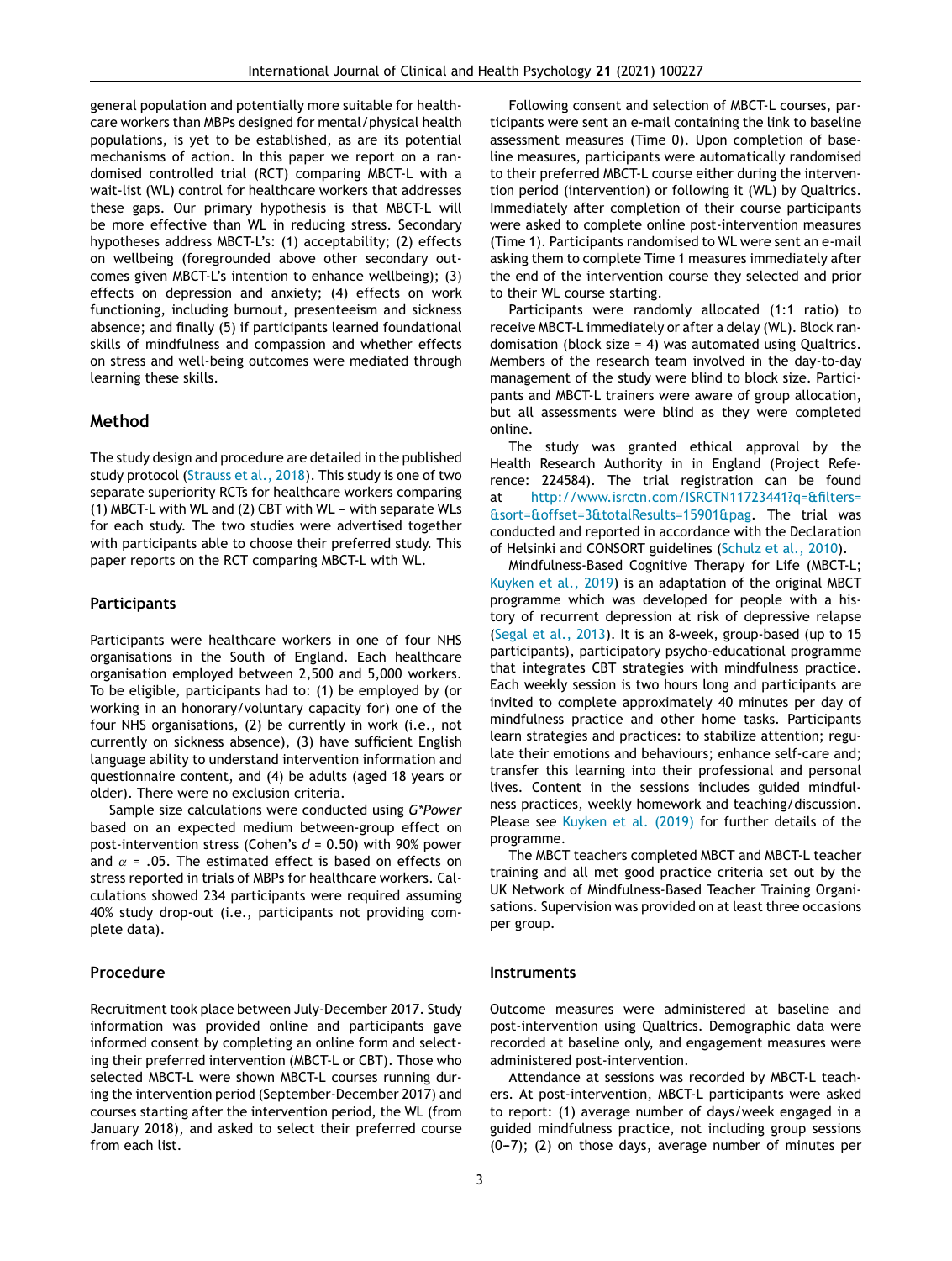day of mindfulness practice; (3) ability to bring mindfulness principles into daily life  $(0-5)$ ; (4) ability to participate in MBCT-L sessions  $(0-5)$ ; (5) belief in effectiveness of mindfulness in helping to manage stressful situations  $(0-5)$ ; (6) difficulty in finding time to engage in between-session practices; (7) satisfaction with the teacher  $(0-5)$ , and  $(8)$  levels of comfort with other group members  $(0-5)$ . The 0-5 rating scales were anchored by *not at all* (0) and *extremely* (5).

Stress at post-treatment was the primary outcome. It was assessed with the 7-item stress subscale from the Depression, Anxiety, and Stress Scale (DASS-21; [Lovibond](#page-9-0) [&](#page-9-0) [Lovibond,](#page-9-0) [1995\).](#page-9-0) This subscale measures the presence of core stress symptoms over the past week. Responses were given on a 4-point Likert-type scale, ranging from 0 (*never*) to 3 (*almost always*). Cronbach's alpha values were T1:  $\alpha$  = .85; T2:  $\alpha$  = .85.

Mental wellbeing was measured using the 7-item Short Warwick Edinburgh Mental Wellbeing Scale (SWEMWBS; [Stewart-Brown](#page-9-0) et [al.,](#page-9-0) [2009\).](#page-9-0) The SWEMWBS involves items asking experiences over the past two weeks on a 5-point Likert scale ranging from 1 (*none of the time*) to 5 (*all of the time*). Scores were transformed to the scale of the long version of the questionnaire [\(Stewart-Brown](#page-9-0) et [al.,](#page-9-0) [2009\),](#page-9-0) with T1:  $\alpha$  = .87; T2:  $\alpha$  = .90.

Depression and anxiety symptoms were measured using the corresponding subscales from the DASS-21 ([Lovibond](#page-9-0) [&](#page-9-0) [Lovibond,](#page-9-0) [1995\).](#page-9-0) The depression subscale showed T1:  $\alpha$  = .89; T2:  $\alpha$  = .90; while the anxiety subscale T1:  $\alpha$  = .78;  $T2: \alpha = .81.$ 

Burnout was measured using the Maslach Burnout Inventory-Human Services Survey (MBI-HSS; [Maslach](#page-9-0) et [al.,](#page-9-0) [1996\).](#page-9-0) The MBI-HSS consists of three subscales: emotional exhaustion, depersonalisation, and personal accomplishment. Participants were asked about the frequency with which they have experiences related to the subscales and items were answered on a 7-point Likert scale, ranging from 0 (*never*) to 6 (*every day*), being that emotional exhaustion (T1:  $\alpha$  = .92; T2:  $\alpha$  = .92); depersonalization (T1:  $\alpha$  = .77; T2:  $\alpha$  = .72); personal accomplishment (T1:  $\alpha$  = .81; T2:  $\alpha$  = .80).

Presenteeism was measured using the Institute for Medical Technology Assessment Productivity Cost Questionnaire (iMTA PCQ; [Bouwmans](#page-8-0) et [al.,](#page-8-0) [2015\),](#page-8-0) in its question that assess attending work while unwell (recall period 4 weeks): ''how many days at work were you bothered by physical or psychological problems?''. Sickness absence was measured using the following self-report question: ''Approximately how many days have you been absent from work due to sickness in the last three months?''.

Compassion for self and others was measured using the Sussex-Oxford Compassion Scales (SOCS; [Gu](#page-8-0) et [al.,](#page-8-0) [2020\).](#page-8-0) The SOCS includes two dimensions, compassion for self (SOCS-S) and others (SOCS-O). Participants indicate how true each statement is using a 5-point Likert-type scale, ranging from 1 (*not at all true of me*) to 5 (*always true of me*), obtaining SOCS-S  $\alpha$  = .92 (T1),  $\alpha$  = .93 (T2), SOCS-O  $\alpha$  = .88  $(T1), \alpha = .90$  (T2).

Mindfulness was measured using the Five Facet Mindfulness Questionnaire-Short Form (FFMQ-SF; [Gu](#page-8-0) et [al.,](#page-8-0) [2016\).](#page-8-0) We used the four-factor hierarchical structure without the ''observing'' facet, as it has been recommended in nonmeditator samples ([Gu](#page-8-0) et [al.,](#page-8-0) [2016\).](#page-8-0) Items are rated on a 5-point Likert scale, ranging from 1 (*never or very rarely* *true*) to 5 (*very often or always true*). Cronbach's alpha values were T1:  $\alpha$  = .77; T2:  $\alpha$  = .85.

#### **Statistical analysis**

We describe participants' characteristics at baseline by frequencies (%), medians (inter-quartile range, *IQR*), or means (*SD*), depending on the distribution of each variable. The acceptability of MBCT-L was explored through levels of engagement and self-reported satisfaction. A missing-values analysis of stress and well-being were developed using the Little's test for missing completely at random (MCAR) data patterns including all indicators.

To explore the effectiveness of MBCT-L we conducted a between-group analysis on an intention-to-treat (ITT) basis with stress as a continuous variable. It involved a mixedeffects regression model, including time as an independent variable, and participants and sub-groups of delivery as random effects. The restricted maximum likelihood method was used, which produces unbiased estimates when using unbalanced data. Unstandardized slopes for the 'group x time' interaction were estimated. The same analytical strategy was used for the secondary outcomes. Effect sizes (*ES*s) were calculated using Cohen's *d* from raw data by the combined *SD* weighing the difference in the pre-post means. ESs are considered small when *d* = 0.20, medium when *d* = 0.50, and large when  $d = 0.80$ .

Further exploratory analyses of effectiveness on stress and well-being were carried out to estimate the complier average causal effect of treatment (CACE). This evaluates the adjusted effect of the intervention when considering participants who engaged meaningfully in MBCT-L (attended  $\geq$  4 sessions). Compliers were only observed among those randomised to receive the MBCT-L programme, as WL participants did not have access to the MBCT-L. A new latent variable was created to identify the compliance status of all participants from those covariates that were significant predictors of compliance in the MBCT-L group. The CACE estimation was calculated using the maximum likelihood expectation-maximisation algorithm for mixture models. *ES*s comparable to Cohen's *d* were calculated using the formula  $\Delta$  = $\beta/\sigma$ , where  $\beta$  is the treatment effect and  $\sigma$  is the *SD* of the outcome.

Effectiveness was also explored using the [Jacobson](#page-8-0) [and](#page-8-0) [Truax](#page-8-0) [method](#page-8-0) [\(1991\)](#page-8-0) on stress and well-being. This criterion was used to calculate absolute risk reduction (ARR), number needed to treat (NNT, 95% CI) and reliable improvement, alongside reliable deterioration as a measure of possible harm effects.

We examined whether the effect of MBCT-L on stress and well-being was mediated through changes in mindfulness and compassion. First, simple mediating models were explored by examining potential correlations between pre-post change scores of the outcomes and process variables. We then calculated the direct and indirect relationships between the treatment condition (independent variable), mindfulness, self-/others-compassion (mediators), and stress and wellbeing (dependent variables) using path analyses. We calculated the statistical power of parallel mediation models, including all significant simple mediators at the same time, by using a Monte Carlo based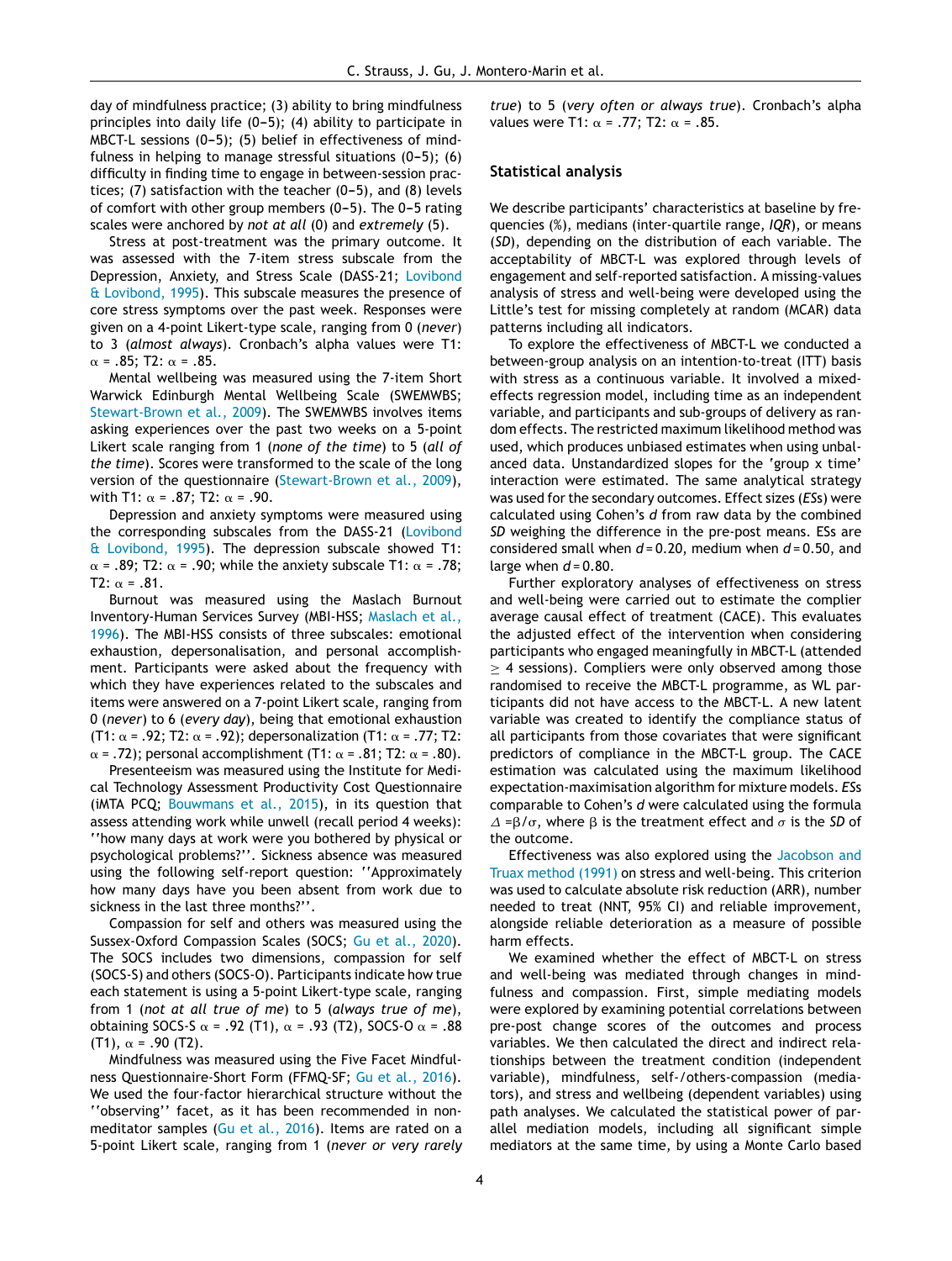<span id="page-4-0"></span>



estimation with 10,000 replications for indirect effects (*IE*s). Regression coefficients (*B*) of bias-corrected bootstrapped *IE*s were calculated as well as their 95% CIs based on 10,000 bootstrap samples. This test overcomes problems of asymmetry in the distribution of IEs ([Lockhart](#page-8-0) et [al.,](#page-8-0) [2011\),](#page-8-0) which are statistically significant when their 95% CI does not include zero.

Analyses were carried out using STATA v12, Mplus v8.4 and SPSS v26. All the tests were bilateral with a significance level of  $\alpha$  < .05.

## **Results**

As shown in Figure 1, of the 234 participants, 115 were randomised to MBCT-L and 119 to WL. Twenty-one (18%) people in the MBCT-L group withdrew from the study before starting the intervention; while 4 (3%) participants in the WL group did not receive the allocated condition. MBCT-L participants attended an average of 4.10 (*SD* = 3.19; *median*  $= 5$ ; *IQR* = 0-7) sessions. A total of 69 participants (60% of MBCT-L) attended  $\geq$  4 sessions. Participants who completed **Table 1** Participants' ratings of the acceptability of and engagement with MBCT-L (*n* = 70).

| <b>Items</b>                                                     | $M(Range 0-5)$ | <b>SD</b> |
|------------------------------------------------------------------|----------------|-----------|
| Ability to bring mindfulness into<br>daily life                  | 3.36           | 0.90      |
| Ability to participate in MBCT-L<br>sessions                     | 3.99           | 1.11      |
| Belief in effectiveness of<br>mindfulness to manage stress       | 3.90           | 0.85      |
| Difficulty in finding time to engage<br>in mindfulness practices | 3.60           | 1.15      |
| Satisfaction with the mindfulness<br>teacher                     | 4.53           | 0.85      |
| Comfort with other group<br>members                              | 4.33           | 1.11      |

engagement questions (*n* = 70) reported engaging in a mindfulness practice at home on an average of 3.32 days/week  $(SD = 1.95; median = 3; IQR = 2-5)$  and on these days,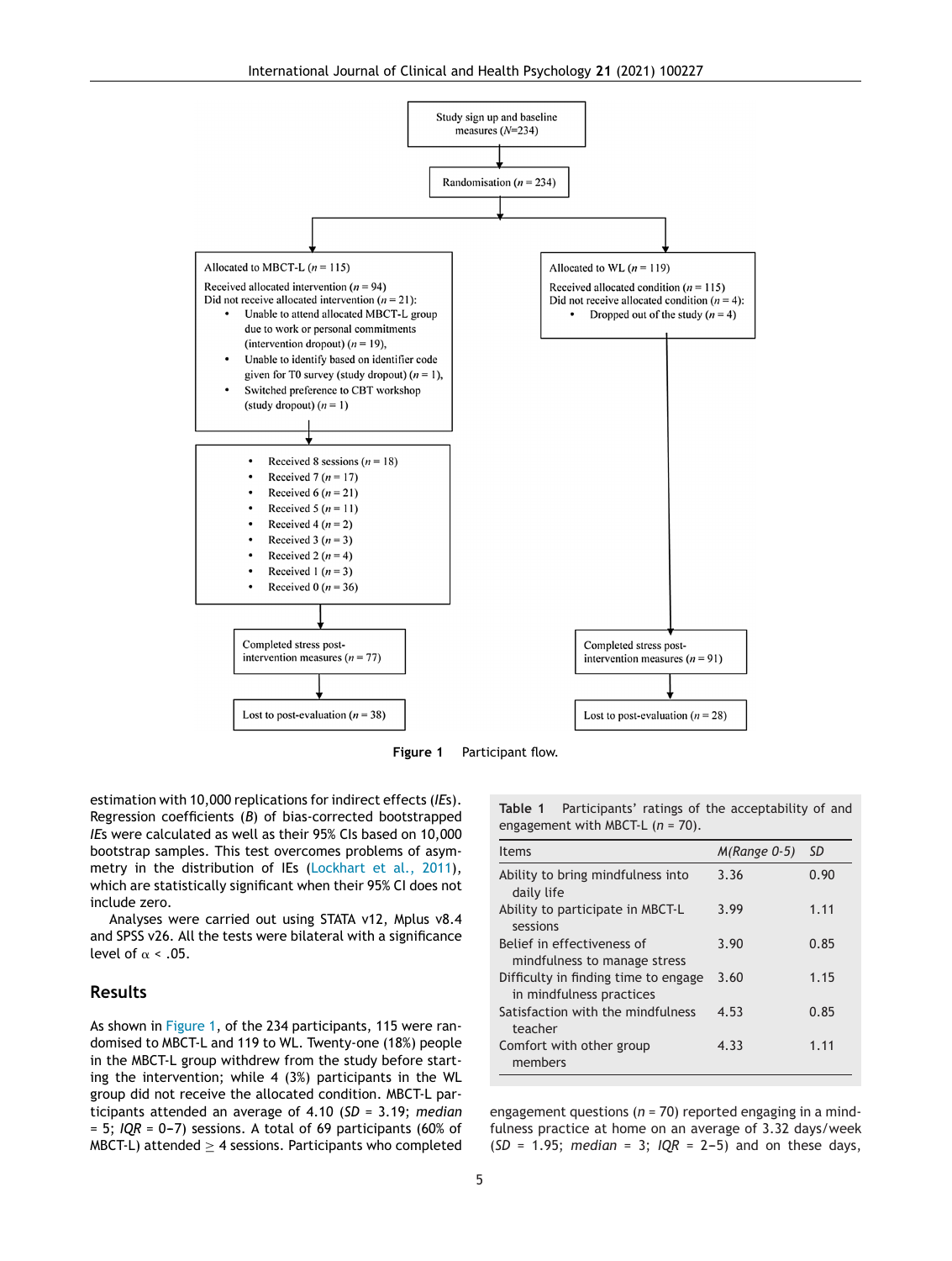#### **Table 2** Baseline characteristics of participants.

| Variable                                   | $MBCT-L$ (n = 115) |                | $WL (n = 119)$ |                |
|--------------------------------------------|--------------------|----------------|----------------|----------------|
|                                            | $\mathcal M$       | <b>SD</b>      | $\mathcal{M}$  | <b>SD</b>      |
| Age (years)                                | 42.95              | 10.05          | 44.92          | 10.68          |
| Gender                                     | $\overline{n}$     | $\%$           | $\overline{r}$ | $\%$           |
| Male                                       | 20                 | 18             | 18             | 15             |
| Female                                     | 93                 | 82             | 101            | 85             |
| Ethnic group                               |                    |                |                |                |
| White                                      | 103                | 90             | 107            | 90             |
| Other                                      | 12                 | 10             | 12             | 10             |
| Marital status                             |                    |                |                |                |
| Single                                     | 17                 | 15             | 22             | 19             |
| Long-term relationship                     | 87                 | 76             | 80             | 67             |
| Separated/Divorced                         | 10                 | 9              | 16             | 13             |
| Widowed                                    | $\mathbf{1}$       | $\mathbf{1}$   | $\mathbf{1}$   | $\mathbf{1}$   |
| Educational qualification                  |                    |                |                |                |
| Postgraduate degree or above               | 48                 | 42             | 41             | 35             |
| Undergraduate degree or equivalent         | 44                 | 38             | 57             | 48             |
| A-level or equivalent                      | 15                 | 13             | 15             | 13             |
| <b>GCSE</b> or equivalent                  | 8                  | $\overline{7}$ | 5              | $\overline{4}$ |
| Job                                        |                    |                |                |                |
| Administrative/Clerical                    | 21                 | 18             | 17             | 14             |
| <b>Doctor</b>                              | $\overline{7}$     | 6              | 3              | $\overline{3}$ |
| Psychological Therapist                    | 19                 | 17             | 26             | 22             |
| <b>Nursing</b>                             | 26                 | 23             | 33             | 28             |
| Allied Health Professional                 | 24                 | 21             | 22             | 19             |
| <b>Others</b>                              | 18                 | 16             | 18             | 15             |
| Work week involving direct patient contact |                    |                |                |                |
| 20% or less                                | 11                 | 11             | 23             | 20             |
| 21%-40%                                    | 11                 | 11             | 11             | 10             |
| 41%-60%                                    | 18                 | 18             | 23             | 20             |
| 61%-80%                                    | 30                 | 29             | 22             | 19             |
| 81% or more                                | 33                 | 32             | 36             | 31             |
| Length of mindfulness practice             |                    |                |                |                |
| No experience                              | 65                 | 57             | 67             | 57             |
| Less than a year                           | 20                 | 17             | 23             | 20             |
| 1-5 years                                  | 22                 | 19             | 21             | 18             |
| Over 5 years                               | 8                  | $\overline{7}$ | $\overline{7}$ | 6              |
| Frequency of mindfulness practice          |                    |                |                |                |
| Not at all                                 | 64                 | 56             | 64             | 54             |
| Once a month or less                       | 30                 | 26             | 27             | 23             |
| About once a week                          | 16                 | 14             | 14             | 12             |
| Most days                                  | 5                  | $\overline{4}$ | 14             | 12             |

*Note.* MBCT-L: mindfulness-based cognitive therapy for life. WL: wait-list controls.

they reported engaging for an average of 25.92 minutes/day (*SD* = 12.63). Descriptive on the engagement ratings are presented in [Table](#page-4-0) 1.

The ratio of study dropouts was very similar in the two groups; 79 (69%) participants in the MBCT-L arm and 91 (77%) WL participants completed stress and wellbeing post-intervention measures. There were no significant relationships between missingness at post-treatment and variables at baseline. A missing-values analysis revealed that stress and wellbeing met criteria for MCAR [Little's MCAR  $\chi^2$ (*df* = 71) = 58.34, *p* = .859].

Baseline characteristics were similar between groups (Table 2). Raw descriptive statistics and results of the between-group analyses according to the mixed regression models can be seen in [Table](#page-6-0) 3. MBCT-L was significantly more effective than WL at improving stress, with moderate-large effects (*B* = 2.60; *p* < .0001; *d* = −0.72); and wellbeing, with large effects (*B* = −2.74; *p* < .0001; *d* = 0.92). MBCT-L was significantly more effective than WL for reducing anxiety, with small effects, and depression, with moderate-large effects [\(Table](#page-6-0) 3). For the remainder of the secondary outcomes (e.g., burnout, sickness absence and presenteeism), no significant differences between groups were observed ([Table](#page-6-0) 3). For the mediating variables, MBCT-L was significantly more effective than WL at improving mindfulness and self-compassion, with moderate effects. There was no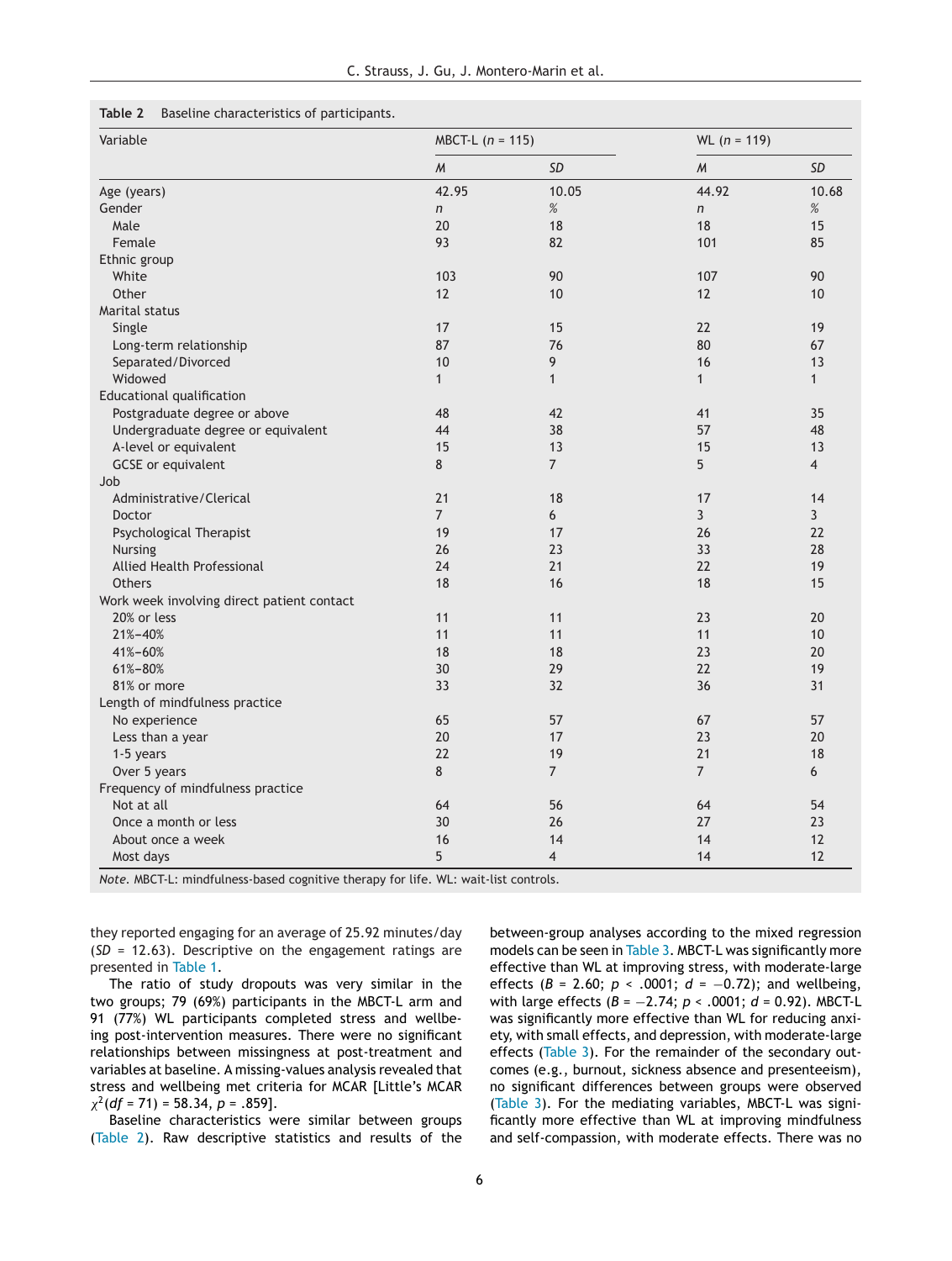|                         |              | <b>MBCT-L</b> |               | <b>WL</b>     |               |         |           |         |          |
|-------------------------|--------------|---------------|---------------|---------------|---------------|---------|-----------|---------|----------|
| Variables               | $\mathsf{n}$ | Pre-M (SD)    | Post-M (SD)   | Pre-M (SD)    | Post-M (SD)   | d       | $ICC$ $B$ |         | p        |
| <b>Stress</b>           | 77/91        | 7.60(3.58)    | 5.35(3.12)    | 6.53(3.92)    | 7.02(3.74)    | $-0.72$ | .00       | 2.60    | $-.0001$ |
| Wellbeing               | 77/91        | 20.86 (2.97)  | 23.27 (3.95)  | 22.26(3.43)   | 21.68(3.51)   | 0.92    | .00       | $-2.74$ | < 0.0001 |
| Anxiety                 | 77/91        | 3.88(3.13)    | 3.08(2.80)    | 3.18(3.31)    | 3.43(3.34)    | $-0.33$ | .03       | 0.92    | .02      |
| Depression              | 77/90        | 5.29(4.19)    | 3.86(3.96)    | 4.36(3.51)    | 5.04(3.93)    | $-0.55$ | .00.      | 1.89    | .0001    |
| Emotional_Exaustion     | 76/91        | 24.72 (10.20) | 23.38 (11.66) | 22.68 (12.34) | 23.04 (12.49) | $-0.15$ | .00.      | 1.53    | .28      |
| Depersonalization       | 76/91        | 4.43(4.79)    | 4.00(4.37)    | 4.39(4.90)    | 4.32(4.48)    | $-0.07$ | .03       | 0.31    | .55      |
| Personal_Accomplishment | 76/91        | 35.49 (7.83)  | 35.75 (8.44)  | 37.37 (6.82)  | 36.66 (6.78)  | 0.13    | .04       | $-0.57$ | .56      |
| Sickness Absence        | 76/91        | 4.95 (12.68)  | 3.07(8.30)    | 3.32(9.11)    | 2.96(5.94)    | $-0.14$ | .01       | 1.01    | .55      |
| Presenteeism            | 77/91        | 5.31(6.04)    | 4.36(5.87)    | 4.53(6.21)    | 4.46(5.48)    | $-0.14$ | .00.      | 0.57    | .53      |
| Mindfulness             | 77/91        | 37.13(6.11)   | 40.91 (5.83)  | 38.40 (7.62)  | 38.91 (6.71)  | 0.47    | .08       | $-3.16$ | < 0.0001 |
| Self-Compassion         | 76/91        | 70.96 (8.43)  | 76.13 (10.05) | 72.45 (11.99) | 72.57 (11.15) | 0.48    | .02       | $-4.90$ | $-.0001$ |
| Other-Compassion        | 79/91        | 83.78 (7.47)  | 83.97 (7.42)  | 84.22 (7.85)  | 83.24 (7.62)  | 0.15    | .00       | $-0.95$ | .27      |

<span id="page-6-0"></span>

*Note.* Mixed regression analyses including groups of delivery and participants as random effects. MBCT-L: mindfulness-based cognitive therapy for life. WL: wait-list. Descriptive and effect sizes are raw data (results adjusted by regression). *ICC*: intra-class correlation coefficient (sub-groups of delivery).

| Table 4 |  |  |  |  |  | Reliable change on stress and wellbeing. |
|---------|--|--|--|--|--|------------------------------------------|
|---------|--|--|--|--|--|------------------------------------------|

| Reliable Change | RC- |      | RC <sub>0</sub> |      | $RC+$ |      | <b>TOTAL</b> |
|-----------------|-----|------|-----------------|------|-------|------|--------------|
| <b>Stress</b>   | n   | $\%$ | n               | $\%$ | n     | $\%$ | n            |
| MBCT-L          |     |      | 48              | 62   | 26    | 34   | 77           |
| WL              | 14  | 15   | 68              | 75   |       | 10   | 91           |
| <b>TOTAL</b>    | 17  |      | 116             |      | 35    |      |              |
| Wellbeing       | n   | $\%$ | n               | %    | n     | %    | n            |
| MBCT-L          |     |      | 45              | 58   | 29    | 38   | 77           |
| <b>WL</b>       | 19  | 21   | 63              | 69   |       | 10   | 91           |
| <b>TOTAL</b>    | 22  |      | 108             |      | 38    |      |              |

*Note.* RC-: reliable deterioration. RC0: indeterminate change. RC+: reliable improvement. MBCT-L: mindfulness-based cognitive therapy for life. WL: wait-list controls.

significant between-group difference in other-compassion (Table 3).

Educational level was the only significant predictor of completing the programme, and thus it was included in the CACE model predicting the corresponding latent categorical variable of compliance status ( $B = 0.90$ ;  $p < .0001$ ; OR = 2.45). The entropy value of categorization was .80, indicating that classes were well distinguished. Classes with no less than 1% total count and high posterior probabilities (≥85%) were considered acceptable. The model included 188 observations, of which 122 (66%) were compliers. After adjusting for compliance, the MBCT-L intervention maintained a significant impact with large effects on stress (*B* = 3.60; *p* < .0001;  $\Delta = -1.02$ ) and wellbeing  $(B = -4.11; p < .0001; \Delta =$ .94). Compared to ITT analyses, ESs were found to be larger for both stress and wellbeing.

Table 4 shows the reliable change for stress and wellbeing (*SE* of change = 2.03; reliable change criterion for stress = 3.98; reliable change criterion for wellbeing = 3.99). A total of 26 patients (34%) in the MBCT-L group and 9 (10%) in the WL group experienced a reliable decrease in stress  $(x^2 = 14.42, p < .0001)$ . Thus, the *ARR* in MBCT-L compared to WL was 24% (95% CI = 12-36%), with a NNT = 5 (95% CI =  $2.80-8.60$ . A total of 3 patients (34%) in the MBCT-L group

and 14 (15%) in the WL group experienced a reliable deterioration in stress between pre- and post-test ( $\chi^2$  = 6.05, *p* = .01). A total of 29 patients (38%) in the MBCT-L group and 9 (10%) in the WL group experienced a reliable increase in wellbeing  $(x^2 = 18.38, p < .0001)$ . Therefore, the ARR in MBCT-L compared to WL was 28% (95% CI = 15-40%), with a NNT = 4 (95% CI = 2.5–6.5). A total of 3 patients (4%) in the MBCT-L group and 19 (21%) in the WL group experienced a reliable deterioration in wellbeing ( $\chi^2$  = 10.57, *p* = .0001). No serious adverse effects were reported.

We computed bivariate correlational analyses between pre-post differences in stress and well-being, and prepost differences in mindfulness and self-/other-compassion within the MBCT-L group ([Table](#page-7-0) 5). Only path analysis models for outcomes with significant correlations with any process variable were computed ([Table](#page-7-0) 6). The MBCT-L group showed significantly higher gains in mindfulness compared to the WL condition, and these gains predicted the change in stress and wellbeing. The 95% bias-corrected bootstrap *CI*s for the *IE*s on stress and wellbeing did not cross zero, indicating a mediation effect of mindfulness on stress and wellbeing. The MBCT-L group showed significantly higher gains in selfcompassion vs the WL condition, and these gains predicted the change in stress and wellbeing. The 95% bias-corrected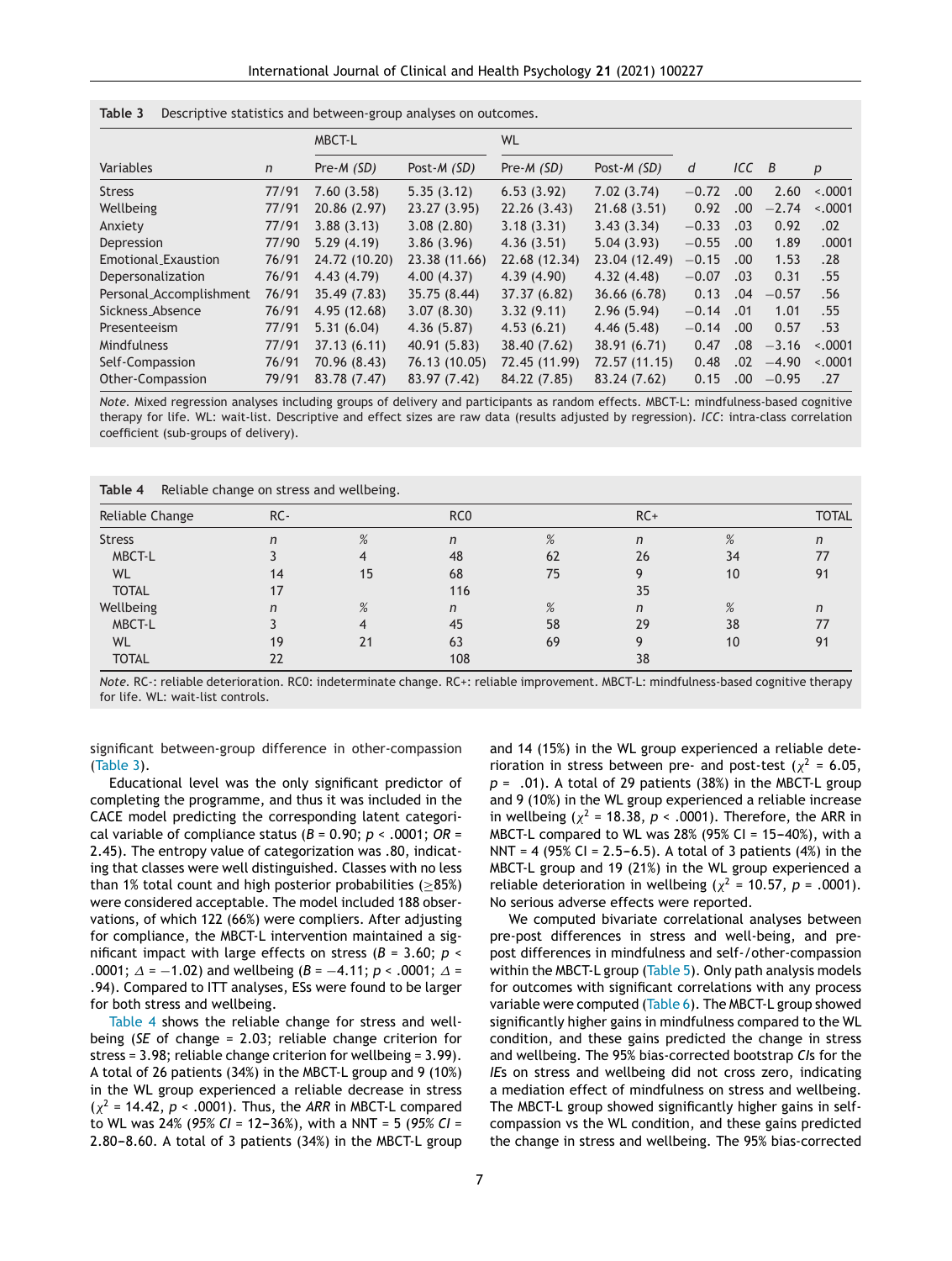| Process Variables/Outcomes |   | Diff_mindfulness | Diff_self-compassion | Diff_other-compassion |
|----------------------------|---|------------------|----------------------|-----------------------|
| Diff_stress                |   | $-.40$           | $-.27$               | $-.08$                |
|                            | D | (.0003)          | (.02)                | (.51)                 |
| Diff_wellbeing             |   | .59              | .53                  | .21                   |
|                            | D | (< .0001)        | (< .0001)            | (.07)                 |

<span id="page-7-0"></span>**Table 5** Correlations in the MBCT-L Group Between the pre-post changes in the process variables and outcomes (stress and well-being).

*Note.* Diff: pre-post change. Increasing scores mean clinical deterioration in stress and improvement in mindfulness, and self/othercompassion. *N* = 77.

|                    |       | Direct effects   |                  |          | Indirect effects |                       |  |
|--------------------|-------|------------------|------------------|----------|------------------|-----------------------|--|
| Outcome/mediator   | $R^2$ | path             | $\boldsymbol{B}$ | t        | path             | bootstrapped (95% CI) |  |
| <b>Stress</b>      | 0.27  |                  |                  |          |                  |                       |  |
| Mindfulness        | 0.09  | a                | 3.26             | $4.01*$  |                  |                       |  |
|                    |       | $\boldsymbol{b}$ | $-0.24$          | $-5.33*$ | $a_1xb_1$        | $-1.27, -0.37$        |  |
|                    |       | $\mathfrak{c}'$  | $-1.96$          | $-3.98*$ |                  |                       |  |
|                    | 0.23  |                  |                  |          |                  |                       |  |
| Self-Compassion    | 0.09  | a                | 5.05             | $4.07*$  |                  |                       |  |
|                    |       | $\boldsymbol{b}$ | $-0.12$          | $-4.05*$ | $a_1xb_1$        | $-1.07, -0.29$        |  |
|                    |       | $\mathfrak{c}'$  | $-2.12$          | $-4.13*$ |                  |                       |  |
| Wellbeing          | 0.39  |                  |                  |          |                  |                       |  |
| <b>Mindfulness</b> | 0.09  | a                | 3.26             | $4.01*$  |                  |                       |  |
|                    |       | $\boldsymbol{b}$ | 0.40             | $7.77*$  | $a_1xb_1$        | 0.59, 2.11            |  |
|                    |       | $\mathfrak{c}'$  | 2.24             | $3.99*$  |                  |                       |  |
|                    | 0.35  |                  |                  |          |                  |                       |  |
| Self-Compassion    | 0.09  | a                | 5.05             | $4.07*$  |                  |                       |  |
|                    |       | $\boldsymbol{b}$ | 0.24             | $6.77*$  | $a_1xb_1$        | 0.61, 1.86            |  |
|                    |       | $\mathfrak{c}'$  | 2.37             | $4.05*$  |                  |                       |  |

**Table 6** Direct and indirect effects in the simple mediational models.

*Note*. \**p* < .0001. 95% CI: bias-corrected bootstrap 95% confidence interval.

bootstrap CI for the IEs on stress and wellbeing were below zero, suggesting a mediation effect of self-compassion on stress and wellbeing. A power analysis including both mindfulness and self-compassion as parallel mediators showed that only the multiple mediation on wellbeing reached appropriate statistical power. A 95% bias-corrected bootstrap *CI* showed that the *IE*s through mindfulness (IE = 0.93; 95% CI =  $0.37$  to 1.64) and self-compassion (IE =  $0.66$ ; 95% CI = 0.23 to 1.14) on wellbeing did not cross zero, indicating that mindfulness and self-compassion in parallel significantly mediated the effect of group (MBCT-L vs WL). Nevertheless, according to the adjusted direct effects, other mediating variables could be present in all the models.

# **Discussion**

Our findings suggest that a new mindfulness curriculum designed for the general population (MBCT-L) can ameliorate stress, anxiety and depression in healthcare workers, enhance wellbeing, mindfulness and self-compassion and is acceptable and engaging. The effect size on our primary outcome (stress) was moderately large, and on our secondary outcome of wellbeing was large - which is promising compared with other workplace interventions [\(Hall](#page-8-0) et [al.,](#page-8-0) [2016\).](#page-8-0) There was no evidence of significant harm, when rates of reliable deterioration are benchmarked against other studies [\(Baer](#page-8-0) et [al.,](#page-8-0) [2019\).](#page-8-0) Of those who started the programme (*n* = 94), 73% (*n* = 69) completed (as defined by attending the majority of sessions), suggesting acceptability, and rates of home practice were high and comparable to other mindfulness studies [\(Parsons](#page-9-0) [et](#page-9-0) [al.,](#page-9-0) [2017\).](#page-9-0) While the intervention improved stress, mental health (depression and anxiety) and wellbeing, it did not address workplace-specific outcomes of burnout, presenteeism and absenteeism.

Although this study was conducted before the COVID-19 pandemic, the impact of the pandemic on stress, wellbeing and mental health in healthcare workers highlights more than ever the need to find effective, acceptable and accessible ways of supporting the healthcare workforce to prioritise self-care and build resilience [\(Bohlken](#page-8-0) et [al.,](#page-8-0) [2020\).](#page-8-0) Findings suggest that MBCT-L provides an effective, acceptable and accessible way of reducing stress and poor mental health and improving wellbeing for them. MBCT-L is a brief group intervention which makes it particularly suitable in healthcare settings where both time and money are in short supply.

Findings also suggest MBCT-L might be particularly suitable in the workplace more generally, beyond healthcare settings, because it teaches foundational skills that are applicable to people across the distribution of wellbeing. Interestingly, there were small group clustering effects,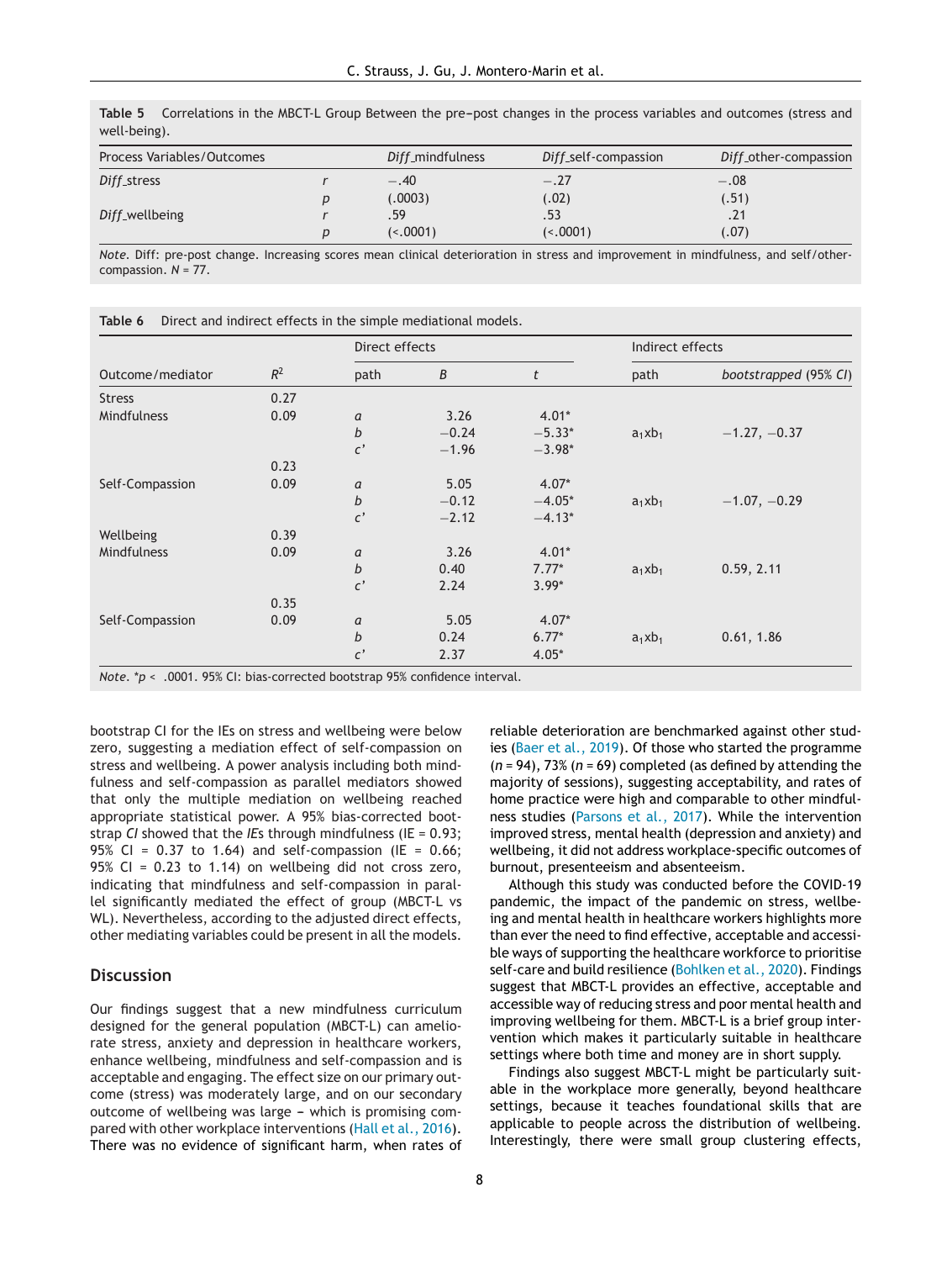<span id="page-8-0"></span>suggesting different group facilitators produce similar effects. This may attest to the quality of the MBCT-L teacher standardisation, training and supervision, and detailed teacher manual. Participants learned mindfulness and self-compassion skills, and that this mediated improvements in stress and wellbeing. This suggests that, as theorized, MBCT-L teaches foundational skills and this explains much of the change in stress and wellbeing. Wellbeing programmes such as MBCT-L that teach universal foundational skills in a highly accessible format can shift the population distribution towards reduced stress and greater wellbeing (Huppert, 2009).

No approach to stress and wellbeing, in the workplace or elsewhere, is likely to be a panacea, and MBCT-L is no exception. For example, MBCT-L had little impact on burnout, perhaps signalling that burnout requires more bespoke, targeted interventions (Hall et al., 2016) or that MBCT-L should be more specifically adapted to target burnout. Structural, systemic and individual factors, some changeable (e.g., management practices) and others less so (inherent challenges of the work), impact on the culture of an organisation and the wellbeing of workers ([Stansfeld](#page-9-0)  $\&$  $\&$  [Candy,](#page-9-0) [2006\).](#page-9-0) Nonetheless, our study suggests MBCT-L has a place among other approaches.

The study had a number of limitations. First, whilst the study was open to all healthcare workers, the self-selected sample was predominantly White and female. Second, our control was a wait-list, rather than an active comparator. Third, the lack of long-term follow up limits our understanding of the extent to which mechanisms are linked and benefits are sustained over time. Future work should seek to explore generalizability to broader populations, including other workplace contexts, evaluate MBCT-L directly against other evidence-based interventions in adequately powered, well-designed studies.

In conclusion, these findings suggest that MBCT-L is effective in reducing stress and promoting wellbeing and mental health for workers in healthcare settings. However, it should be offered alongside a portfolio of evidence-based approaches both to enable choice and to provide other interventions focused on particular problems such as burnout.

# **Funding and acknowledgments**

This research was funded by Health Education England: Kent, Surrey and Sussex (HEEKSS) and by the Welcome Trust (104908/Z/14/Z and WT107496/Z/15/Z). For the purposes of open access the author has applied a CC BY Copyright license Author Accepted Manuscript version arising from this submission. Thank you very much to Nikki Pitman who supported the running of the study on a day-to-day basis with a great deal of passion, commitment and skill. We are also very grateful to the MBCT teachers who taught and/or supervised the MBCT-L courses in this study. Last but not least, we'd also like to extend our thanks to the NHS workers who took part in this study and gave their time to complete the study measures.

## **References**

Baer, R., Crane, C., Miller, E., & Kuyken, W. (2019). Doing no harm in mindfulness-based programs: Conceptual issues and

empirical findings. *Clinical Psychology Review*, 71, 101-114. <https://doi.org/10.1016/j.cpr.2019.01.001>

- Bartlett, L., Martin, A., Neil, A. L., Memish, K., Otahal, P., Kilpatrick, M., & Sanderson, K. (2019). A Systematic Review and Meta-Analysis of Workplace Mindfulness Training Randomized Controlled Trials. *Journal of Occupational Health Psychology*, 24, 108-126. <https://doi.org/10.1037/ocp0000146>
- Bohlken, J., Schoemig, F., Lemke, M. R., Pumberger, M., & Riedel-Heller, S. G. (2020). COVID-19 Pandemic: Stress Experience of Healthcare Workers A Short Current Review. *Psychiatrische Praxis*, *47*, 190---197. <https://doi.org/10.1055/a-1159-5551>
- Bouwmans, C., Krol, M., Severens, H., Koopmanschap, M., Brouwer, W., & Hakkaart-van Roijen, L. (2015). The iMTA Productivity Cost Questionnaire A Standardized Instrument for Measuring and Valuing Health-Related Productivity Losses. *Value in Health*, *18*, 753-758. <https://doi.org/10.1016/j.jval.2015.05.009>
- Crane, R. S., Brewer, J., Feldman, C., Kabat-Zinn, J., Santorelli, S., Williams, J. M. G., & Kuyken, W. (2017). [What](http://refhub.elsevier.com/S2173-5743(19)30124-8/sbref0025) [defines](http://refhub.elsevier.com/S2173-5743(19)30124-8/sbref0025) [mindfulness-based](http://refhub.elsevier.com/S2173-5743(19)30124-8/sbref0025) [programs?](http://refhub.elsevier.com/S2173-5743(19)30124-8/sbref0025) [The](http://refhub.elsevier.com/S2173-5743(19)30124-8/sbref0025) [warp](http://refhub.elsevier.com/S2173-5743(19)30124-8/sbref0025) [and](http://refhub.elsevier.com/S2173-5743(19)30124-8/sbref0025) [the](http://refhub.elsevier.com/S2173-5743(19)30124-8/sbref0025) [weft.](http://refhub.elsevier.com/S2173-5743(19)30124-8/sbref0025) *[Psycho](http://refhub.elsevier.com/S2173-5743(19)30124-8/sbref0025)[logical](http://refhub.elsevier.com/S2173-5743(19)30124-8/sbref0025) [Medicine](http://refhub.elsevier.com/S2173-5743(19)30124-8/sbref0025)*[,](http://refhub.elsevier.com/S2173-5743(19)30124-8/sbref0025) [47](http://refhub.elsevier.com/S2173-5743(19)30124-8/sbref0025), 990-999.
- Feldman, C., & Kuyken, W. (2019). *[Mindfulness:](http://refhub.elsevier.com/S2173-5743(19)30124-8/sbref0030) [Ancient](http://refhub.elsevier.com/S2173-5743(19)30124-8/sbref0030) [wisdom](http://refhub.elsevier.com/S2173-5743(19)30124-8/sbref0030) [meets](http://refhub.elsevier.com/S2173-5743(19)30124-8/sbref0030) [modern](http://refhub.elsevier.com/S2173-5743(19)30124-8/sbref0030) [psychology](http://refhub.elsevier.com/S2173-5743(19)30124-8/sbref0030)*[.](http://refhub.elsevier.com/S2173-5743(19)30124-8/sbref0030) [Guilford.](http://refhub.elsevier.com/S2173-5743(19)30124-8/sbref0030)
- Gu, J., Baer, R., Cavanagh, K., Kuyken, W., & Strauss, C. (2020). Development and Psychometric Properties of the Sussex-Oxford Compassion Scales (SOCS). Assessment, 27, 3-20. <https://doi.org/10.1177/1073191119860911>
- Gu, J., Strauss, C., Bond, R., & Cavanagh, K. (2015). How do mindfulness-based cognitive therapy and mindfulnessbased stress reduction improve mental health and wellbeing? A systematic review and meta-analysis of mediation studies. *Clinical Psychology Review*, 37, 1-12. <https://doi.org/10.1016/j.cpr.2015.01.006>
- Gu, J., Strauss, C., Crane, C., Barnhofer, T., Karl, A., Cavanagh, K., & Kuyken, W. (2016). Examining the Factor Structure of the 39-Item and 15-Item Versions of the Five Facet Mindfulness Questionnaire Before and After Mindfulness-Based Cognitive Therapy for People With Recurrent Depression. *Psychological Assessment*, 28, 791-802. <https://doi.org/10.1037/pas0000263>
- Hall, L. H., Johnson, J., Watt, I., Tsipa, A., & O'Connor, D. B. (2016). Healthcare Staff Wellbeing, Burnout, and Patient Safety: A Systematic Review. *Plos One*, *11*, Article 12 <https://doi.org/10.1371/journal.pone.0159015>
- Huppert, F. A. (2009). A new approach to reducing disorder and improving well-being. *Perspectives on Psychological Science*, *4*, 108-111. <https://doi.org/10.1111/J.1745-6924.2009.01100.X>
- Jacobson, N. S., & Truax, P. (1991). [Clinical-significance](http://refhub.elsevier.com/S2173-5743(19)30124-8/sbref0060) [a](http://refhub.elsevier.com/S2173-5743(19)30124-8/sbref0060) [statistical](http://refhub.elsevier.com/S2173-5743(19)30124-8/sbref0060) [approach](http://refhub.elsevier.com/S2173-5743(19)30124-8/sbref0060) [to](http://refhub.elsevier.com/S2173-5743(19)30124-8/sbref0060) [defining](http://refhub.elsevier.com/S2173-5743(19)30124-8/sbref0060) [meaningful](http://refhub.elsevier.com/S2173-5743(19)30124-8/sbref0060) [change](http://refhub.elsevier.com/S2173-5743(19)30124-8/sbref0060) [in](http://refhub.elsevier.com/S2173-5743(19)30124-8/sbref0060) [psychotherapy-research.](http://refhub.elsevier.com/S2173-5743(19)30124-8/sbref0060) *[Journal](http://refhub.elsevier.com/S2173-5743(19)30124-8/sbref0060) [of](http://refhub.elsevier.com/S2173-5743(19)30124-8/sbref0060) [Consulting](http://refhub.elsevier.com/S2173-5743(19)30124-8/sbref0060) [and](http://refhub.elsevier.com/S2173-5743(19)30124-8/sbref0060) [Clinical](http://refhub.elsevier.com/S2173-5743(19)30124-8/sbref0060) [Psy](http://refhub.elsevier.com/S2173-5743(19)30124-8/sbref0060)[chology](http://refhub.elsevier.com/S2173-5743(19)30124-8/sbref0060)*[,](http://refhub.elsevier.com/S2173-5743(19)30124-8/sbref0060) [59](http://refhub.elsevier.com/S2173-5743(19)30124-8/sbref0060), 12-19.
- Joyce, S., Modini, M., Christensen, H., Mykletun, A., Bryant, R., Mitchell, P. B., & Harvey, S. B. (2016). Workplace interventions for common mental disorders: a systematic meta-review. Psychological Medicine, 46, 683-697. <https://doi.org/10.1017/s0033291715002408>
- Kabat-Zinn, J. (1990). *[Full](http://refhub.elsevier.com/S2173-5743(19)30124-8/sbref0070) [catastrophe](http://refhub.elsevier.com/S2173-5743(19)30124-8/sbref0070) [living:](http://refhub.elsevier.com/S2173-5743(19)30124-8/sbref0070) [how](http://refhub.elsevier.com/S2173-5743(19)30124-8/sbref0070) [to](http://refhub.elsevier.com/S2173-5743(19)30124-8/sbref0070) [cope](http://refhub.elsevier.com/S2173-5743(19)30124-8/sbref0070) [with](http://refhub.elsevier.com/S2173-5743(19)30124-8/sbref0070) [stress,](http://refhub.elsevier.com/S2173-5743(19)30124-8/sbref0070) [pain](http://refhub.elsevier.com/S2173-5743(19)30124-8/sbref0070) [and](http://refhub.elsevier.com/S2173-5743(19)30124-8/sbref0070) [illness](http://refhub.elsevier.com/S2173-5743(19)30124-8/sbref0070) [using](http://refhub.elsevier.com/S2173-5743(19)30124-8/sbref0070) [mindfulness](http://refhub.elsevier.com/S2173-5743(19)30124-8/sbref0070) [meditation](http://refhub.elsevier.com/S2173-5743(19)30124-8/sbref0070)*[.](http://refhub.elsevier.com/S2173-5743(19)30124-8/sbref0070) [Delacorte.](http://refhub.elsevier.com/S2173-5743(19)30124-8/sbref0070)
- Kuyken, W., Bernard, P., & Baer, R. (2019). *[Mindfulness-based](http://refhub.elsevier.com/S2173-5743(19)30124-8/sbref0075) [Cogni](http://refhub.elsevier.com/S2173-5743(19)30124-8/sbref0075)[tive](http://refhub.elsevier.com/S2173-5743(19)30124-8/sbref0075) [Therapy](http://refhub.elsevier.com/S2173-5743(19)30124-8/sbref0075) [for](http://refhub.elsevier.com/S2173-5743(19)30124-8/sbref0075) [Life](http://refhub.elsevier.com/S2173-5743(19)30124-8/sbref0075) [Teacher's](http://refhub.elsevier.com/S2173-5743(19)30124-8/sbref0075) [Guide](http://refhub.elsevier.com/S2173-5743(19)30124-8/sbref0075)* [Manuscript](http://refhub.elsevier.com/S2173-5743(19)30124-8/sbref0075) [in](http://refhub.elsevier.com/S2173-5743(19)30124-8/sbref0075) [preparation.](http://refhub.elsevier.com/S2173-5743(19)30124-8/sbref0075)
- Lockhart, G., MacKinnon, D. P., & Ohlrich, V. (2011). Mediation Analysis in Psychosomatic Medicine Research. *Psychosomatic Medicine*, 73, 29-43. <https://doi.org/10.1097/PSY.0b013e318200a54b>
- Lomas, T., Carlos Medina, J., Ivtzan, I., Rupprecht, S., & Eiroa-Orosa, F. J. (2018). A systematic review of the impact of mindfulness on the well-being of healthcare professionals. Journal of Clinical Psychology, 74, 319-355. <https://doi.org/10.1002/jclp.22515>